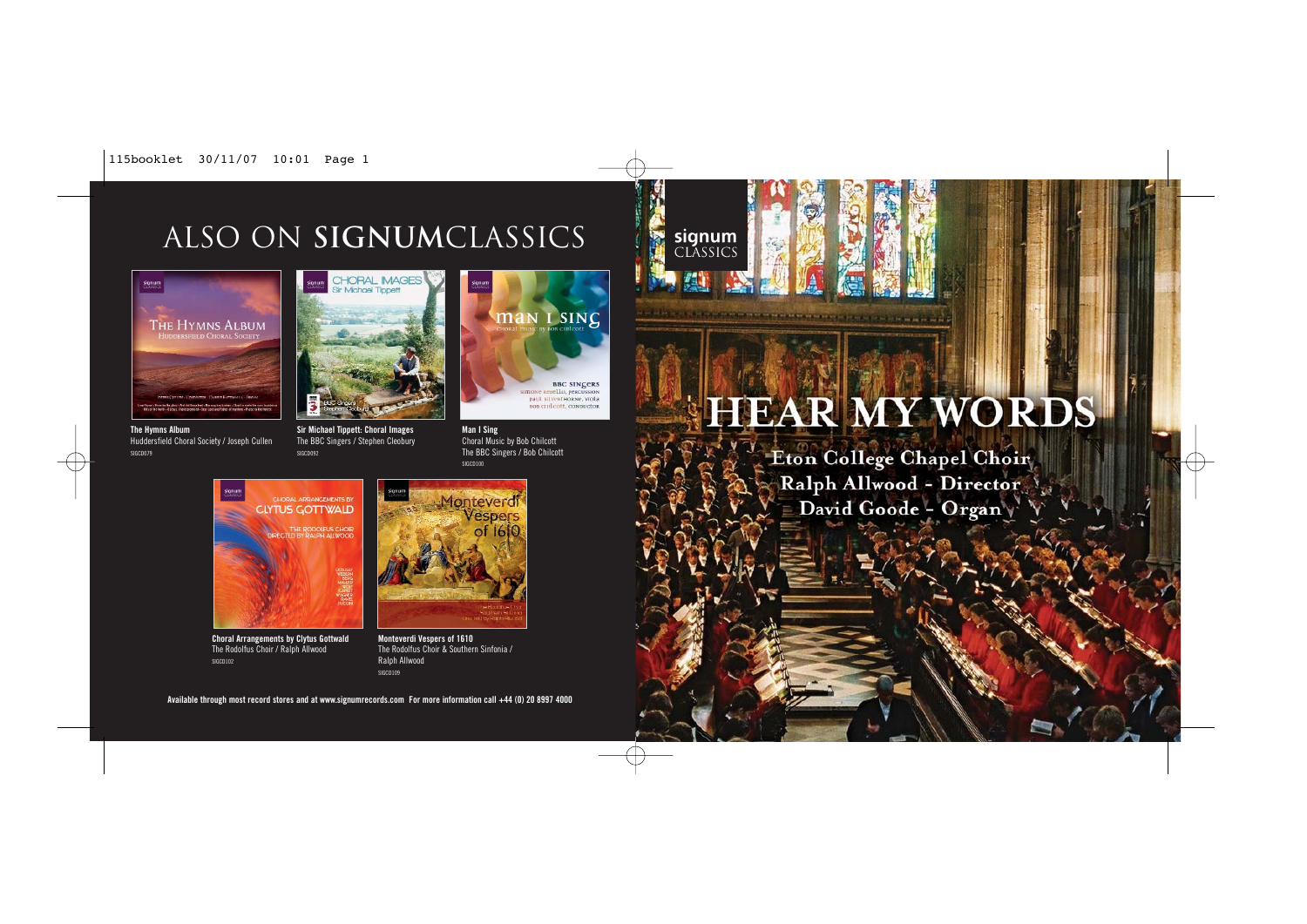## **HEAR my words**

| 1.  | Hear my words, ye people                                                                                     | <b>Hubert Parry</b>              | [15.03] |  |
|-----|--------------------------------------------------------------------------------------------------------------|----------------------------------|---------|--|
| 2.  | Teach me, O Lord                                                                                             | William Byrd                     | [3.23]  |  |
| 3.  | <b>Magnificat in G</b>                                                                                       | <b>Charles Villiers Stanford</b> | [3.57]  |  |
| 4.  | <b>Benedictus from Missa Brevis Sancti</b><br><i><b>Joannis de Deo Hob XXII/7</b></i><br>(Little Organ Mass) | Joseph Haydn                     | [4.24]  |  |
| 5.  | Thou, O God, art praised in Sion                                                                             | <b>Malcolm Boyle</b>             | [6.04]  |  |
| 6.  | Lord, let me know mine end                                                                                   | Maurice Greene                   | [5.34]  |  |
| 7.  | A Prayer of King Henry VI                                                                                    | Henry Ley                        | [1.53]  |  |
| 8   | <b>Laudate Dominum from</b>                                                                                  |                                  |         |  |
|     | <i>Vesperae solennes de Confessore KV339</i>                                                                 | W.A. Mozart                      | [4.02]  |  |
| 9.  | Out of the deep                                                                                              | <b>Thomas Tomkins</b>            | [4.06]  |  |
| 10. | A Song of wisdom                                                                                             | <b>Charles Villiers Stanford</b> | [5.27]  |  |
| 11. | Panis Angelicus from Messe Solennelle                                                                        | César Franck                     | [3.58]  |  |
| 12. | Hear my Prayer and 0 for the wings of a dove                                                                 | Felix Mendelssohn                | [11.19] |  |
| 13. | The Lord is my Shepherd                                                                                      | Lennox Berkeley                  | [4.28]  |  |
| 14. | I was glad                                                                                                   | <b>Hubert Parry</b>              | [5.19]  |  |
|     | <b>Total Timings</b>                                                                                         |                                  | [79.00] |  |

#### **ETON COLLEGE CHAPEL CHOIR RALPH ALLWOOD** DIRECTOR **DAVID GOODE** ORGAN

**www.signumrecords.com**

### **Hear my words**

This disc, featuring some of the best-loved anthems in the church repertoire, is loosely woven around two strands in particular. The first is the treble, or boy soprano, voice. The English choral tradition, at least as old (for example) as the late mediaeval Eton Choirbook, depends integrally on the nurturing of treble singing in schools. Eton College, which maintained a choir school until 1968 and subsequently replaced this with its flourishing music scholarship system, is now unusual in providing the entire top line of its choir from boys already at the school, aged from 13 to 15, and therefore in relying neither on sixth-form girls nor an arrangement with a choir or prep school. In the year this disc was made the choir enjoyed a unusually abundant crop of these voices, including the eight soloists on this disc. The second strand is that of music with an Etonian connection. Thus it is entirely appropriate that we begin and end with the music of Parry, Eton's favourite musical son, whose quiet overhauling of Eton music while a boy here undoubtedly proved a fertile training-ground for the wider work he subsequently did for English music in general.

After the justified success of Blest Pair of Sirens in 1887, Parry could reasonably be regarded as the leading choral composer in England. Hear my words, ye people was written for the Diocesan Choral Festival in Salisbury Cathedral in 1894, in which choirs were drawn together from across the diocese, with the Cathedral Choir serving as the smaller semi-chorus who feature to fine antiphonal effect in the latter stages of the piece. From the opening pages, it shows Parry's gift not only for organising large-scale structures thematically, but also, more particularly, for vocal declamation at the smaller level, with phrase balancing phrase. Somewhat after the manner of a cantata by Parry's beloved Bach, substantial choral sections are interleaved with two arias, one for baritone and one for trebles, which in their different ways are shaped with impressive command. The conclusion of the work, 'O praise ye the Lord' has entered the liturgical repertoire as a hymn, complete with elaborate organ pedal part.

As the English anthem gradually developed after the various stages of the Reformation in England, a form that emerged gradually was the 'verse' anthem. Interspersing solo and tutti sections, this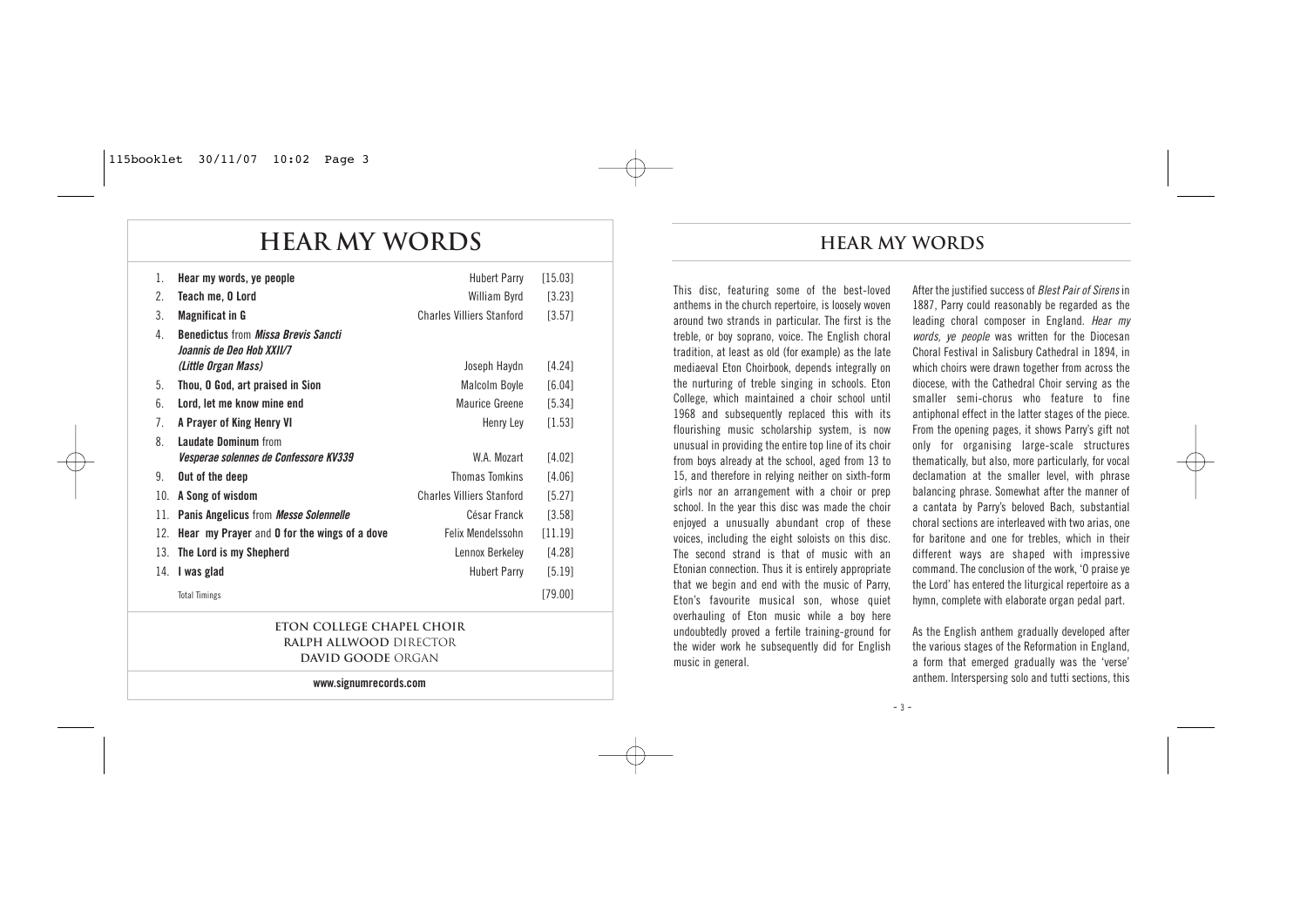genre flourished in the Elizabethan era as well as in Restoration times; its later descendants were the large-scale anthems of S. S. Wesley and indeed Parry. Byrd's Teach me O Lord is an example of charming simplicity, wholly appropriate to its text and a gentle counterpart to the grandeur of Hear my words.

An important contemporary of Parry was an Irishman, Charles Villiers Stanford, Professor of Music at Cambridge and of composition at the Royal Academy of Music at the turn of the twentieth century. Amidst his large output of nearly 200 works, Stanford is probably best known today for his Anglican service settings, which continue to form the backbone of the cathedral repertoire. The Magnificat in G is both unusual in its scoring for treble solo and chorus - a depiction, it is said, of the Virgin Mary at her spinning wheel (this perhaps an appropriation of Schubert's Gretchen?) - and highly effective in the right performance, with an attractive freshness lacking in much of the Anglican music of the period, and with only the merest suggestion of operatic sentimentality in the interaction with the choral group.

Completing this trio of solos is the Benedictus from Haydn's Missa Brevis St. Johannis de Deo, also known as the Little Organ Mass, written at

some point in the 1770s. In contrast to the highly compressed nature of the rest of the Mass (it has been suggested that it was perhaps considered desirable to get through the longer portions as quickly as possible) the *Benedictus*, traditionally the moment in the Mass when the Host was venerated, is treated with elaborate, even operatic, artifice. The treble solo duets throughout with an organ part that is decidedly Rococo in its gestures and its ornamentation.

Malcolm Boyle was a chorister at the Eton Choir School, before pursuing a career in church music in St. George's, Windsor Castle and Chester Cathedral. His setting of Psalm 65, Thou, O God, art praised in Sion, opens in extrovert manner with an organ solo not unlike that of Parry's Hear my words; the middle section ('Thou wilt keep him') is a longbreathed and memorable melody for full trebles, before the grandiose style returns for the close.

The early eighteenth century was generally a rather fallow period in English church music, in which the fashion for German and Italian music. particularly opera, had diluted the native product. Thus the technical strength and expressive power of Lord, let me know mine end, a setting of verses from Psalm 39 by Maurice Greene (Organist of St. Paul's Cathedral and Master of the King's Music in the mid-eighteenth century) are all the more remarkable. The walking bass that persists throughout the piece can be taken as an evocative depiction of life's journey; over it, Greene crafts a series of thoughtful imitative points with, at the centre, a treble duet of some beauty.

Eton was founded by King Henry VI in 1440; and the prayer written by him, known as the *Founder's* Prayer, has often been considered a model of devotion. It was set by Henry Ley, Precentor and Director of Music at Eton from 1926-1945, to music of comparably moving simplicity which makes its timeless effect partly through Ley's use of the Dorian mode, hovering between D minor and C major, and partly through rhetorical handling of phrase lengths.

To balance Haydn's Benedictus, Mozart's Laudate Dominum, a sweetly beautiful Rococo confection, with words from the diminutive Psalm 117. This forms part of the Solemn Vespers of 1780, one of the last pieces he wrote while employed by the Archbishop of Salzburg. Einstein describes it in his Mozart as 'a piece completely unconcerned with anything churchly, and so enchanting and poetic in its expression that it is difficult to find its counterpart.'

Thomas Tomkins was Organist of Worcester Cathedral from 1596, in the midst of the glory days of Elizabethan music, to the 1640s, well into the culturally and religiously lean times of the Commonwealth. Out of the deep was included in Musica Deo Sacra, a substantial posthumous publication probably compiled by his son, Nathaniel, in 1668; but this is Tomkins' original version, in five parts. It is a highly atmospheric verse anthem which is, as it were, pulled steadily out of the depths by the solo line, drawing in other soloists as it progresses. Tomkins' quotation of Gibbons' famous madrigal 'The silver swan' (using the passage of music which sets the words 'more geese than swans now live, more fools than wise') perhaps suggests dismay at the state of the nation.

We return to later periods, and Stanford. Despite the fame of his service settings, The Grove Dictionary of Music and Musicians asserts, not without substance, that 'in the writing of a song [he] attained more easily and frequently than in any other branch of creation the absolute fusion of thought and feeling sought by composers.' His set of 6 Bible Songs Op. 113 (from 1909, thus rather late in his career) were possibly inspired by the Biblical Songs of Dvorák. The last and most ambitious of the set, A Song of wisdom, takes its text from the Apocrypha. Sung here by a solo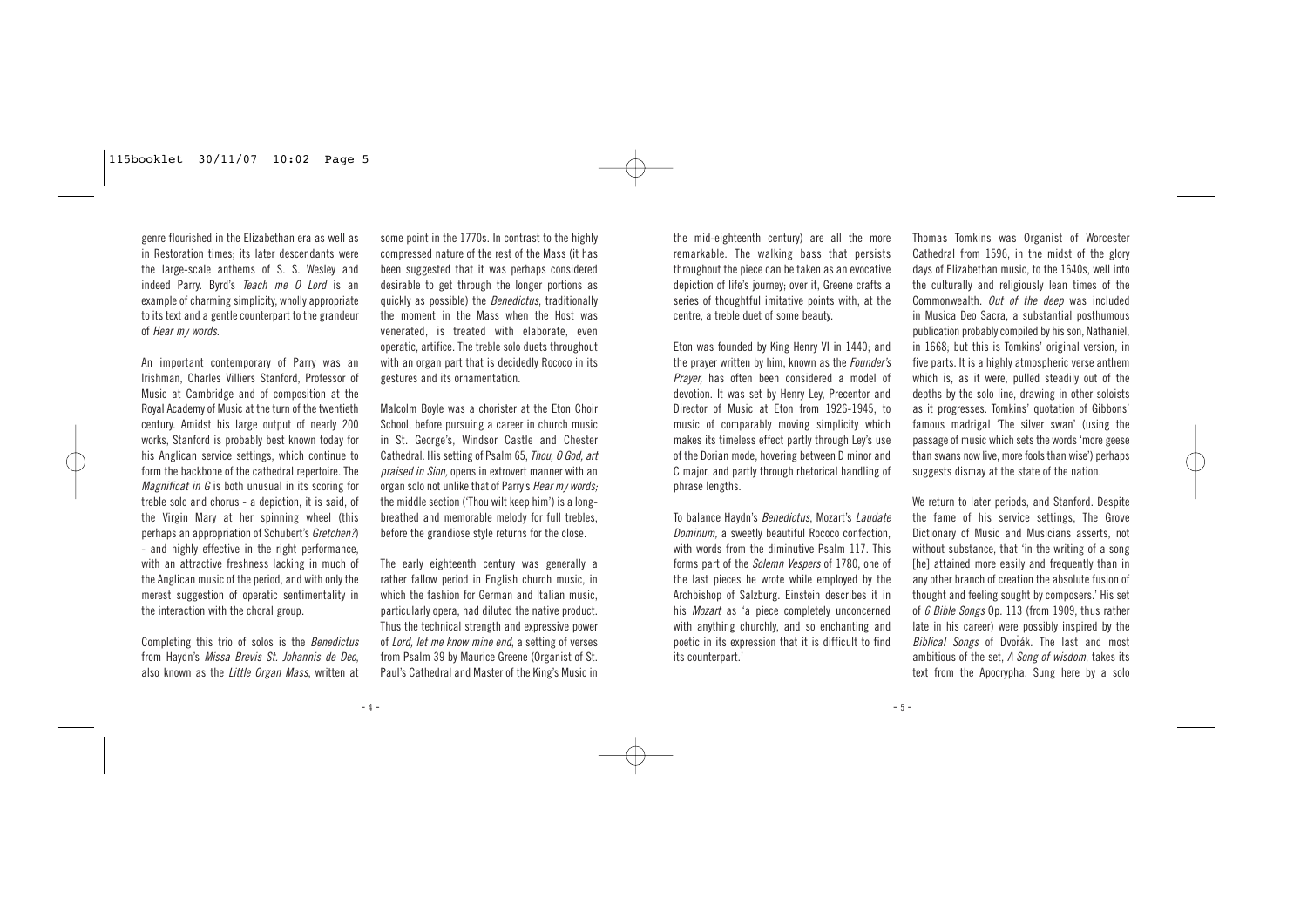treble, this matches Parry's declamatory skill in its atmosphere, rhetoric and building of climaxes; particularly notable is the high A flat at 'Come unto me'.

In its typical blend of devotion and sensuality, César Franck's Panis angelicus fits the description given to the Mass for 3 voices by Franck's devoted pupil Vincent d'Indy: '…a curious dream, half mystic, half secular'. Franck's balancing of phrases in this piece dealing with the Blessed Sacrament is certainly achieved with skill; in addition, his use of canon between soloist and chorus at the reprise is a personal hallmark seen also in the finale of his violin sonata in the same key. This piece originally featured the atmospheric combination of organ, cello and harp.

It was the recording by the Temple Church Choir and its treble soloist Ernest Lough that made Mendelssohn's 'O for the wings of a dove' a smash hit in England in the 1920s. The complete anthem, Hear my prayer, a setting of words from Psalm 55, was written in 1844 at the request of William Bartholomew for his concerts in Crosby Hall, and subsequently published in Berlin in a German translation. The piece is laid out on a substantial scale, almost that of a small cantata, with the questioning phrases of the opening section, and the near-operatic drama of the central scena, resolved in the pastoral serenity of the final part.

Another pastoral treble solo opens and closes Lennox Berkeley's version of Psalm 23, The Lord is my Shepherd. This was written in 1975 towards the end of his career, when he had adopted a retrospective style from some fifty years earlier; the static harmony, often based on pedal points, and the gently flowing counterpoint remain, however, an apt and evocative response to the text.

1902 was the date when the Hill organ in Eton College Chapel (possibly the finest English Romantic organ in England) found its present form. But larger events were afoot, since Queen Victoria had died the previous year. Parry's earlier work, as well as the positions he had held at Oxford and the Royal College of Music, made him the natural choice to provide an anthem for the Coronation of Edward VII. (Elgar, for example, was only just becoming known as an orchestral composer.) He responded as to the manner born. I was glad - its text a neat choice from Psalm 122, by which the rejoicing of God's people at the temple of Jerusalem is appropriated for a much later occasion of national rejoicing - conveys not only the pomp of the Coronation but also the sweep and grandeur that one associates with Empire as a whole.

Life at Eton, and in the British 'Establishment' as a whole, may have changed significantly since 1902. For a start, most of the boys appearing on this recording are hard-working music scholars, granted substantial bursaries to facilitate their education. And yet the music gathered here from this period, and indeed that of the English choral tradition as handed down over five hundred years, has a power to stir; it refuses to be sidelined as dated or parochial, but remains vital, vigorous and admirably 'fit for purpose'.

© David Goode 2007

#### **TEXTS**

1 **Hear my words, ye people** Hubert Parry (1848-1918)

Hear my words, ye people, give ear unto me all ye that have knowledge.

Let us choose to us judgement, let us know among ourselves what is good.

Behold, God is mighty, and despiseth not any, He is mighty in strength and in wisdom.

Behold, He is great, and we know Him not, neither can the number of His years be searched out.

The Lord's seat is in heaven, clouds and darkness are round about Him,

Righteousness and judgement are the habitation of His seat.

He decketh Himself with light as with a garment, and spreadeth out the heavens like a curtain.

He layeth the beams of His chambers in the waters, and maketh the clouds His chariots, and walketh upon the wings of the wind.

He bowed the heavens, and came down, and it was dark, dark under his feet.

He rode on the Cherubim and did fly, and came flying upon the wings of the wind.

The Lord's seat is in heaven, His kingdom ruleth over all.

Behold, the eye of the Lord is on them that fear Him, and upon them that put their trust in His mercy.

To deliver their soul from death, and to feed them in time of dearth,

Our soul hath patiently tarried for the Lord, For He is our help, and our shield.

He delivered the poor in his affliction, the fatherless and him that hath none to help him. He shall bind up the broken-hearted, and proclaim liberty to the captives, and comfort to those that mourn.

He shall give them beauty for ashes; the garment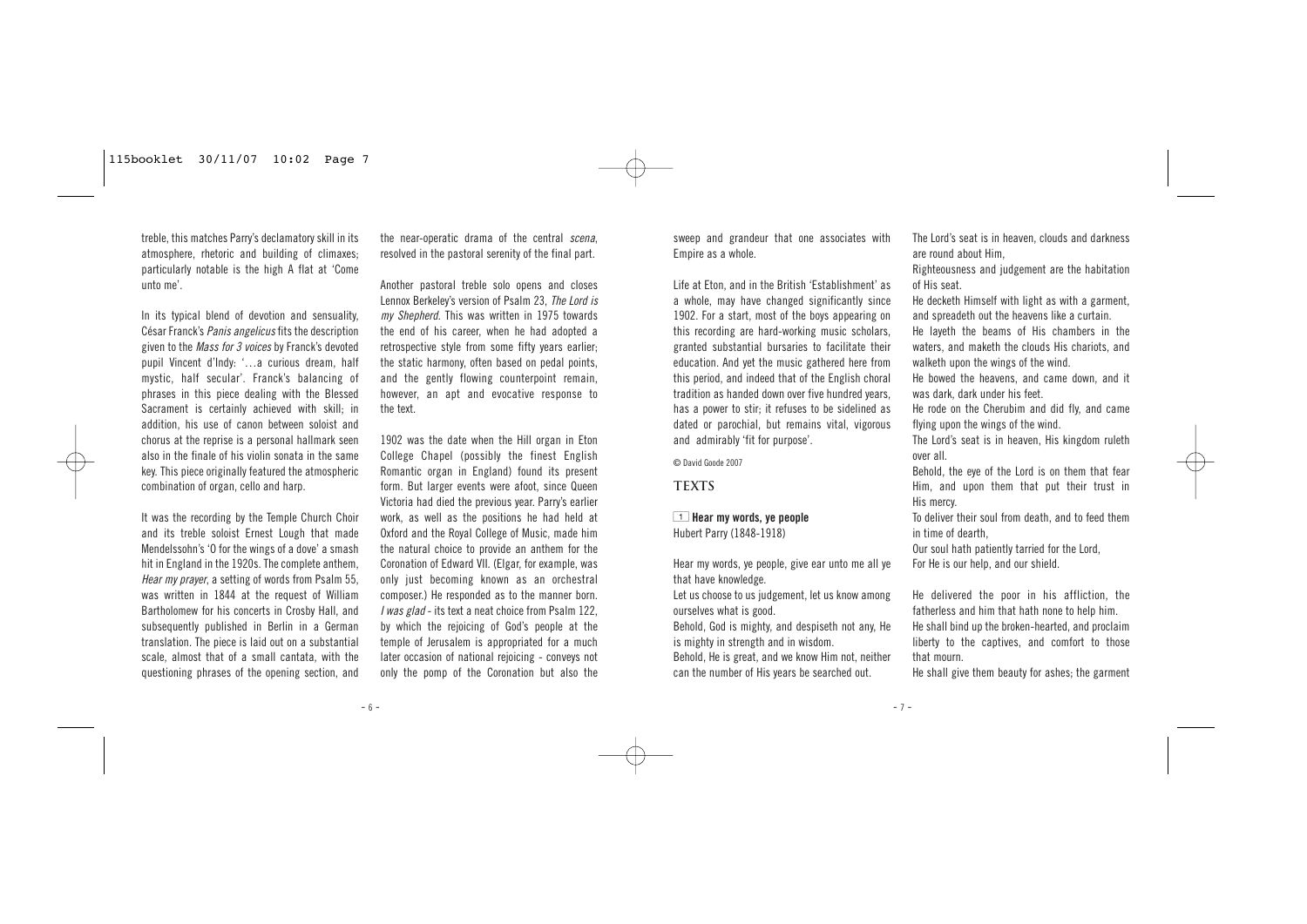of praise for the spirit of heaviness. For as the earth bringeth forth her bud, and as the garden causeth things that are sown to spring forth. So the Lord God will cause righteousness and peace to spring forth before all the nations.

The Lord is full of compassion and mercy, He hath not dealt with us after our sins, nor rewarded us according to our wickedness, For look how high the heaven is in comparison of the earth, so great is His mercy toward them that fear Him.

Look how wide also the east is from the west, so hath He set our sins from us.

O praise ye the Lord, praise Him upon earth, in tuneful accord ye sons of new birth,

Praise Him who hath brought you His grace from above,

Praise Him who hath taught you to sing of His love. O praise ye the Lord!

Thanksgiving and song to Him be out-poured all ages along;

For love in creation, for heaven restored, for grace of salvation

O praise ye the Lord!

Amen

Job, Psalms, Isaiah & H. W. Baker

#### 2 **Teach me, O Lord** William Byrd (c.1539-1623)

Teach me, O Lord, the way of thy statutes, and I shall keep it unto the end.

Give me understanding, and I shall keep thy law: yea, I shall keep it with my whole heart.

Make me to go in the path of thy commandments, for therein is my desire.

Incline my heart unto thy testimonies and not unto covetousness.

O turn away mine eyes, lest they behold vanity and quicken me in thy way.

O stablish thy word in thy servant that I may fear thee. Glory be to the Father, and to the Son, and to the Holy Ghost.

As it was in the beginning, and is now, and ever shall be, world without end.

Amen.

Psalm 119:33-38

#### 3 **Magnificat in G**

Charles Villiers Stanford (1852-1924)

My soul doth magnify the Lord, and my spirit hath rejoiced in God my Saviour. For he hath regarded the lowliness of his

handmaiden.

For behold from henceforth all generations shall call me blessed.

For he that is mighty hath magnified me and holy is his Name.

And his mercy is on them that fear him throughout all generations.

He hath shewed strength with his arm:

He hath scattered the proud in the imagination of their hearts.

He hath put down the mighty from their seat and hath exalted the humble and meek.

He hath filled the hungry with good things and the rich he hath sent empty away.

He remembering his mercy hath holpen his servant Israel, as he promised to our forefathers Abraham and his seed forever.

Glory be to the Father, and to the Son, and to the Holy Ghost.

As it was in the beginning, and is now, and ever shall be, world without end.

Amen.

Luke 1:46-55

4**Benedictus** from **Missa Brevis Sancti Joannis de Deo Hob XXII/7 (Little Organ Mass)** Joseph Haydn (1732-1809)

Benedictus qui venit in nomine Domini.

Blessed is he that cometh in the name of the Lord. Ordinary of the Mass (Matthew 21:9)

#### 5 **Thou, O God, art praised in Sion** Malcolm Boyle

Thou, O God, art praised in Sion, and unto Thee shall the vow be performed in Jerusalem.

Thou that hearest the prayer, unto Thee shall all flesh come.

Blessed is the man whom Thou choosest and receivest unto Thee.

He shall dwell in Thy courts and shall be satisfied with the pleasures of Thy house, e'en of Thy holy temple.

Thou wilt keep him in perfect peace whose mind is stayed on Thee.

Thou wilt keep him in perfect peace because he trusteth in Thee.

Trust ye in the Lord forever, for in the Lord Jehovah is everlasting strength.

Let the people praise Thee, O God, yea, let all the people praise,

Then shall the earth bring forth her increase: and God shall give us His blessing. Psalm 65, 67; Isaiah 23

#### 6 **Lord, let me know mine end**

Maurice Greene (1696-1755)

Lord, let me know mine end, and the number of my days,

that I may be certified how long I have to live.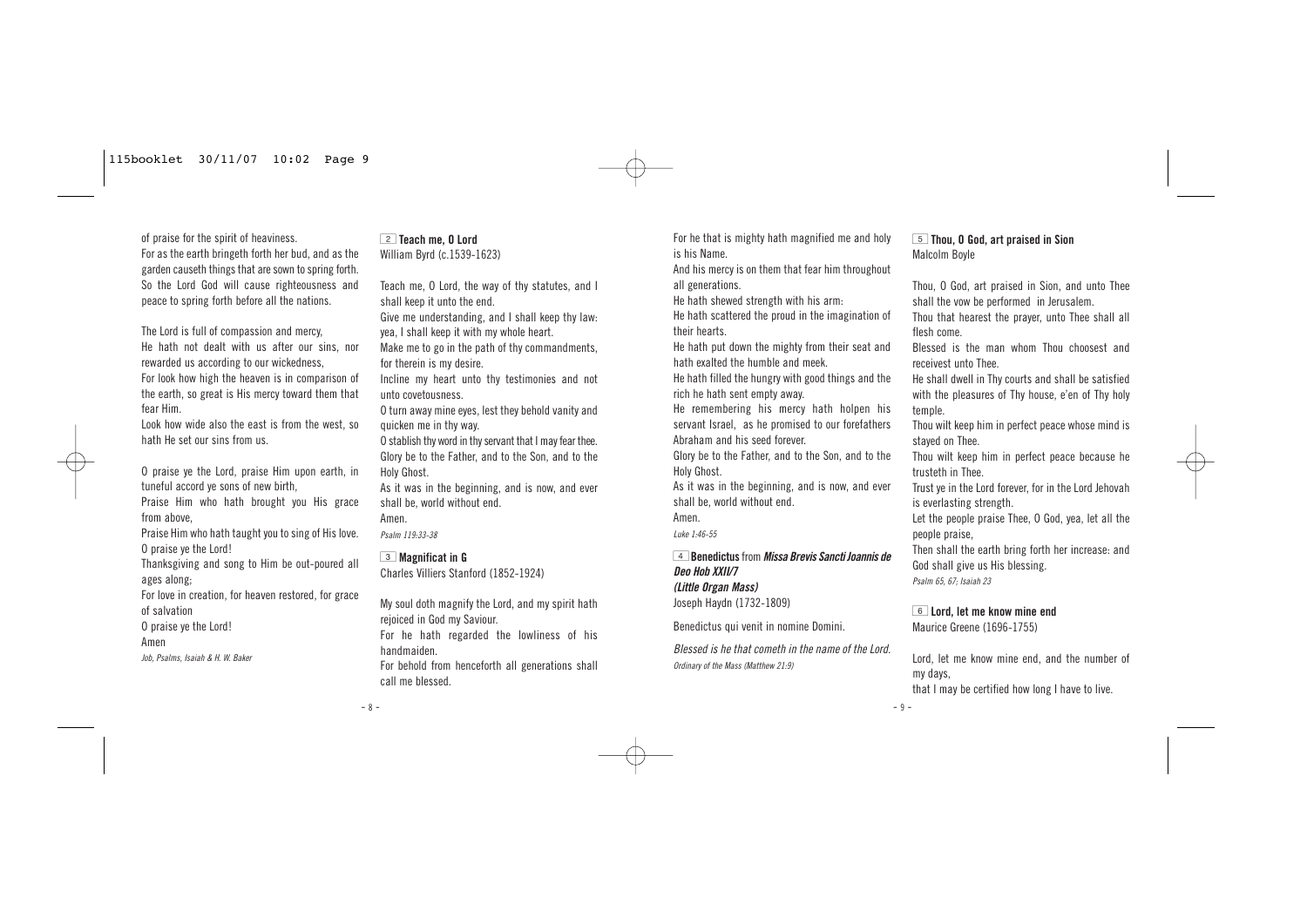Behold, thou hast made my days as it were a span long,

and mine age is even as nothing in respect of thee; And verily every man living is altogether vanity. For man walketh in a vain shadow, and disquieteth himself in vain;

he heapeth up riches, and cannot tell who shall gather them.

And now, Lord, what is my hope? Truly my hope is even in thee.

Hear my prayer, O Lord, and with thine ears consider my calling;

hold not thy peace at my tears.

O spare me a little, that I may recover my strength, before I go hence, and be no more seen. Psalm 39:4-7, 12-13

#### 7 **A Prayer of King Henry VI**

Henry Ley (1887-1962)

Domine, Jesu Christe, qui me creasti, redemisti, et preordinasti ad hoc quod sum, tu scis quid de me facere vis;

fac de me secundum voluntatem tuam cum misericordia. Amen.

O Lord Jesus Christ,

who created and redeemed me, and foreordained

me to that which I am; thou knowest what thou wouldst make of me; in thy mercy do with me according to thy will. Amen. Henry VI

8 **Laudate Dominum** from **Vesperae solennes de Confessore KV339** W.A. Mozart (1756-1791)

Laudate Dominum omnes gentes: laudate eum omnes populi: Quoniam confirmata est super nos misericordia ejus:

et veritas, Domini manet in aeternum. Gloria Patri, et Filio, et Spiritui Sancto. Sicut erat in principio, et nunc, et semper, et in saecula saeculorum. Amen.

O praise the Lord all ye nations; praise him all ye people! For his merciful kindness is great toward us, and the truth of the Lord endureth for ever. Glory be to the Father, and to the Son, and to the Holy Ghost; as it was in the beginning, is now and ever shall be, world without end. Amen.

Psalm 116 (Vulgate)

#### 9 **Out of the deep**

Thomas Tomkins (1572-1656)

Out of the deep have I called to Thee, O Lord. Lord, hear my voice.

O let Thine ears consider well the voice of my complaint.

If Thou, Lord, will be extreme to mark what is done amiss,

O Lord who may abide it.

For there is mercy with Thee, therefore shalt Thou be feared.

Amen.

Psalm 130:1-4

#### 0 **A Song of wisdom** Charles Villiers Stanford

I came forth from the mouth of the Most High and covered the earth as a mist.

I dwelt in high places, and my throne is in the pillar of the cloud.

Alone I compassed the circuit of heaven and walked in the depth of the abyss.

In the waves of the sea, and in all the earth, and in every people and nation,

I got a possession, with all these I sought rest. And I took root in a people that was glorified, in the portion of the Lord's own inheritance.

I was exalted like a cedar in Libanus, and as a cypress on the mountains of Hermon.

I was exalted like a palm tree on the seashore, and as a fair olive tree in the plain.

And my branches are branches of glory and grace, and my flowers are the fruit of glory and riches.

Come unto me, ye that are desirous of me, and be ye filled with my fruits.

And I came out as a stream from a river, I said, I will water my garden, and will water abundantly my garden bed;

And lo, my stream became a river, and my river became a sea.

For my thoughts are filled from the sea, and my counsels from the great deep.

I came forth from the mouth of the Most High, And my throne is in the pillar of the cloud.

Ecclesiasticus 24

**F11** Panis Angelicus from *Messe Solennelle* César Franck (1822-1890)

Panis angelicus, fit panis hominum: Dat panis coelicus figuris terminum: O res mirabilis! manducat Dominum. Pauper, pauper, servus et humilis.

The angelic bread becomes the bread of man; The heavenly bread gives an end to all figures.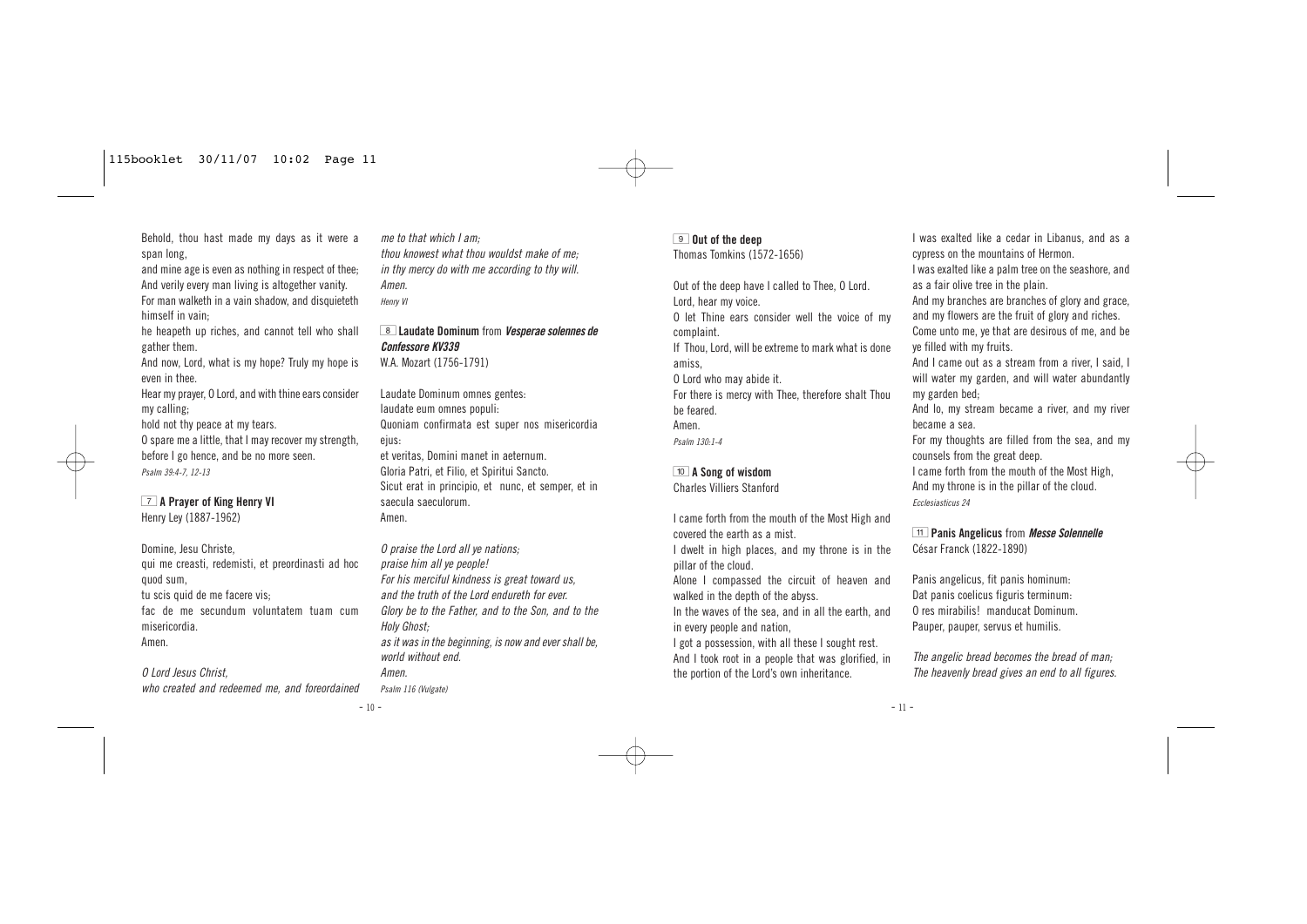What a wondrous thing! A poor and humble servant feeds on the Lord. St. Thomas Aquinas

**Hear my Prayer and 0 for the wings of a dove** Felix Mendelssohn (1809-1847)

Hear my prayer, O God, incline Thine ear! Thyself from my petition do not hide! Take heed to me! Hear how in prayer I mourn to Thee!

Without Thee all is dark, I have no guide. The enemy shouteth, the godless come fast! Iniquity, hatred upon me they cast! The wicked oppress me, Ah, where shall I fly? Perplexed and bewildered, O God, hear my cry! My heart is sorely pained within my breast, My soul with deathly terror is oppressed, Trembling and fearfulness upon me fall, With horror overwhelmed, Lord, hear me call! O for the wings of a dove! Far away would I rove! In the wilderness build me a nest And remain there for ever at rest. W. Bartholomew after Psalm 55:1-7

**T13** The Lord is my Shepherd Lennox Berkeley (1903-1989)

The Lord is my Shepherd; I shall not want. He maketh me to lie down in green pastures: He leadeth me beside the still waters.

He restoreth my soul:

He leadeth me in the paths of righteousness for his name's sake.

Yea, though I walk through the valley of the shadow of death, I will fear no evil: For thou art with me; thy rod and staff they comfort me.

Psalm 23:1-4

#### **T4 I was glad** Hubert Parry

I was glad, glad when they said unto me, We will go into the house of the Lord. Our feet shall stand in thy gates, O Jerusalem. Jerusalem is builded as a city, that is at unity in itself.

O pray for the peace of Jerusalem, they shall prosper that love thee. Peace be within thy walls, and plenteousness within thy palaces. Psalm 122:1-3, 6-7

## **BIOGRAPHIES**

#### **ETON COLLEGE CHAPEL CHOIR**

In 1441, Henry VI founded Eton College in honour of the Blessed Virgin Mary. At the same time, he founded its sister college, King's College in Cambridge, and gave each its chapel in magnificent Perpendicular style. The foundation of Eton College provided ten men and sixteen boys to sing the services and with very few breaks, the choir has been singing in the chapel from then until the present day.

College Chapel Choir today is formed from boys in the school, with the occasional master, about half of whom have been choristers at cathedrals or chapels before they come to Eton for their secondary education. The choral tradition is maintained by regular school services throughout term-time. Music Scholarships are offered annually to enable talented boys to continue their education at Eton. The choir and boy organists' ten recordings range from the 15th century Eton Choirbook to jazz standards in close harmony.



## © Gillman and Soame and Soame Gillman a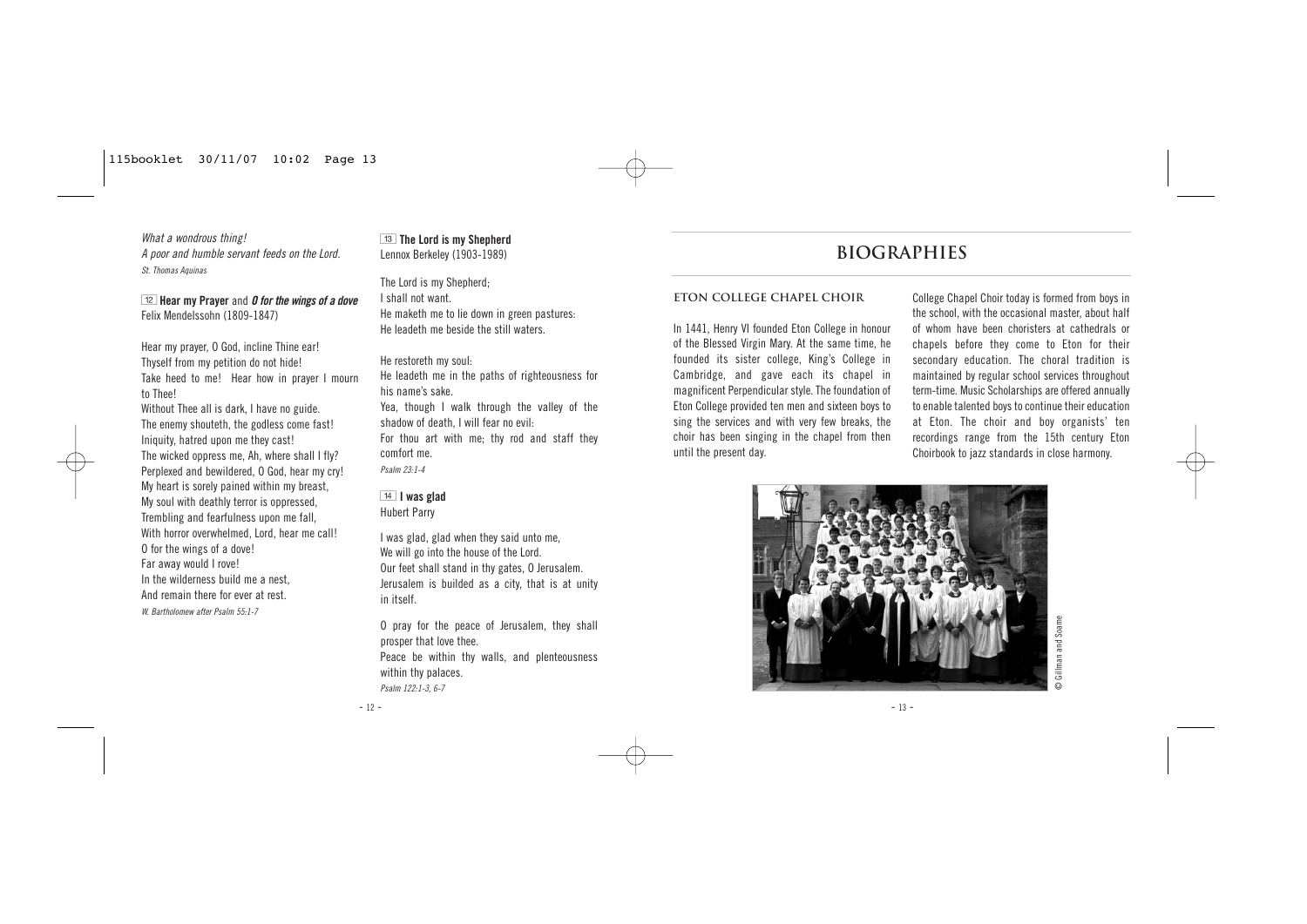| <b>Trebles</b>                                                                                                                                                                                                                                                                                                                                                       | Alto                                                                                                                                                                                                                         | <b>Tenors</b>                                                                                                                                                                                       | <b>Basses</b>                                                                                                                                                                                                                                                                                         |
|----------------------------------------------------------------------------------------------------------------------------------------------------------------------------------------------------------------------------------------------------------------------------------------------------------------------------------------------------------------------|------------------------------------------------------------------------------------------------------------------------------------------------------------------------------------------------------------------------------|-----------------------------------------------------------------------------------------------------------------------------------------------------------------------------------------------------|-------------------------------------------------------------------------------------------------------------------------------------------------------------------------------------------------------------------------------------------------------------------------------------------------------|
| *+Adam Berman<br><b>Edmund Bridges</b><br>Samuel Cator<br><b>Matthew Chambers</b><br>*Alex Chance<br>*+Joshua Cooter<br>*Alex Eager<br><b>Charles Gardiner-Hill</b><br>Simon Goldring<br>John Gowers<br>*+Sam Landman<br>Nicholas Lee<br><b>Charles Longstaff</b><br>Joshua Nieboer<br>*+Tom Norrington<br><b>Rubin Patel</b><br>*+Hugo Popplewell<br>*+Alex Robarts | +Joseph Armon-Jones<br>James Eager<br>Alexander Greaves<br>Julian Harvie<br>Henry Hunter<br>James Lowther<br>Mr. Andrew Maynard<br>+James Prothero<br>+Thomas Recknell<br>Alasdair Russell<br>James Spicer<br>+Henry Vaughan | +Gwilym Bowen<br>+Nathan Eager<br>Samuel Ellison<br>+Kevin Gray<br>+Julian Gregory<br><b>Charles Phillips</b><br>Robert Ponti<br>Marcus Roberts<br><b>Thomas Russell</b><br><b>Fergus Thirlwell</b> | +Edward Blakeney<br>+Simon Chambers<br>William Clarke<br>+Nicholas Daly<br>+Alessandro Fisher<br>Robert Jeffrey<br>*+Alex Jones<br><b>Hector Miller-Bakewell</b><br>Jonathan Monro<br>James Poston<br><b>Christopher Potts</b><br>Fernando Rodriguez-Villa<br>Jack Ross<br>Benjamin van Nieuwenhuizen |

<sup>+</sup> Small choir for 'Laudate Dominum'

\* Soloist

#### **Soloists**



(Mendelssohn - O, for the wings of a dove, Franck - Panis angelicus)

**Adam Berman** was the youngest chorister to join St Margaret's choir, Westminster Abbey, aged

6. At the age of 11, he sang the role of Miles in Britten's The Turn of the Screw in Brussels, Paris, and Aix-en-Provence under Daniel Harding. Adam is a Music Scholar at Eton and plays oboe, piano and percussion.



(Greene - Lord let me know mine end)

**Alex Chance** was head chorister at Beeston Hall School in Norfolk, performing in St Peter Mancroft in Norwich amongst

other venerable East Anglian churches. He has sung the part of Ralph Rackstraw in HMS Pinafore, and has performed with the viol consort Fretwork. He plays the French horn, recorder, and jazz piano. He is in his first year as a Music Exhibitioner at Eton.



(Stanford - Magnificat in G, Berkeley - The Lord is my Shepherd)

**Joshua Cooter** sang as a boy chorister at Chichester Cathedral for 5 years where he

was head chorister under Alan Thurlow and was educated at Prebendal School. He plays the trombone, organ and piano and sings in College Chapel and in the close harmony group Incognitos. He is in his first year at Eton as a Music Scholar.

(Greene - Lord let me know



mine end) **Alex Eager** was a head chorister at Llandaff Cathedral, Cardiff. He went on three tours with the

choir which included Singapore. He has worked with BBC Wales many times, and he also sang in the Wales Remembrance Service three years in a row. He and his two elder brothers are Music Scholars at Eton.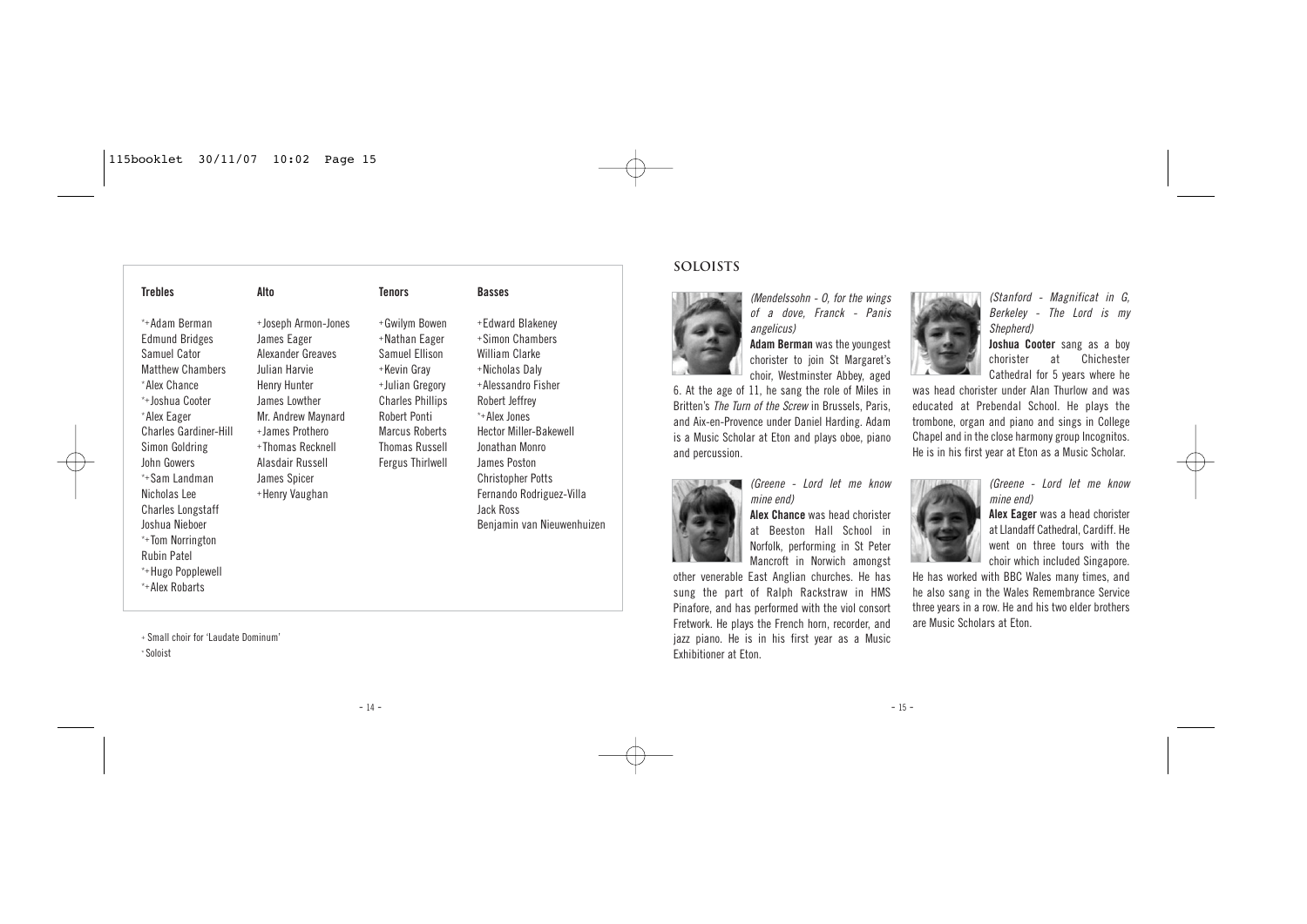

(Parry - Hear my words, ye people) **Alex Jones** was a treble at St. John's College, Cambridge for five years. With the choir he went on numerous tours including America and Japan.

He is now a Music Scholar in his fourth year at Eton, and hopes to continue singing baritone one day as a profession.



(Tomkins - Out of the deep) **Sam Landman** was a chorister at King's College Cambridge from 2000 to 2005, and sang the famous 'Once in Royal David's City' on the television in his final

year. He also sang in the recording of Karl Jenkins' Requiem in which he performed as a soloist in the Classical Brit awards. He is now a Music Scholar at Eton.



(Mendelssohn - Hear my prayer, Mozart - Laudate Dominum, Haydn - Benedictus) **Tom Norrington** was educated at Horris Hill and The Pilgrims' School where he was a chorister

at Winchester Cathedral under David Hill briefly and then Andrew Lumsden. Whilst at Pilgrims' he

learnt the violin, piano and oboe alongside his singing. Tom is now a Music Scholar at Eton, and is a member of the Chapel Choir and the close harmony group Incognitos.



**Hugo Popplewell** was a pupil at Prior Park Prep School, where he was principal chorister in the choir. He toured with them to Austria, and his solos

included Mozart - Agnus Dei and Mendelssohn - Hear my prayer. He came to Eton as a Music Scholar in September 2006.

> (Stanford - A Song of wisdom) **Alex Robarts** was a chorister in the choir of St John's College, Cambridge. He toured with St. John's in seven countries, recorded three CDs and his solos

included Fauré - Pie Jesu, Mozart - Agnus Dei, Britten - Rejoice in the Lamb and Berkeley - The Lord is my Shepherd. He is now a Music Exhibitioner at Eton.

#### **RALPH ALLWOOD**

Ralph Allwood is Precentor and Director of Music at Eton College. He was a pupil at Tiffin School, and graduated from Durham University in 1972 with the Eve Myra Kysh prize for music. He was later a member of the Choir of King's College, Cambridge under Sir David Willcocks, then became Director of Music at Pangbourne College. While Director of Music at Uppingham he founded the annual Eton Choral Courses for prospective choral scholars. There are now six of these courses attended each year by four hundred singers aged between 16 and 20. The courses broadcast and record evensongs and sequences for BBC Radio Three. He has conducted choral courses and workshops all over the world, has been musical director for National Youth Music Theatre musicals for ITV, Granada and BBC2, and conducted on two occasions for the Edinburgh International Festival.

Eton College Chapel Choir, which he directs, tours abroad every year and have released ten recordings. He also directs the Rodolfus Choir, the Windsor and Eton Choral Society and the National Youth Choir of Wales. He is a choral advisor for Novello and Co, for the National Youth Choir of Great Britain and for the Voices Foundation, and a judge for the Llangollen International Eisteddfod.

He has recently been made an honorary Fellow of the Royal School of Church Music and an honorary Associate of the Royal Academy of Music.